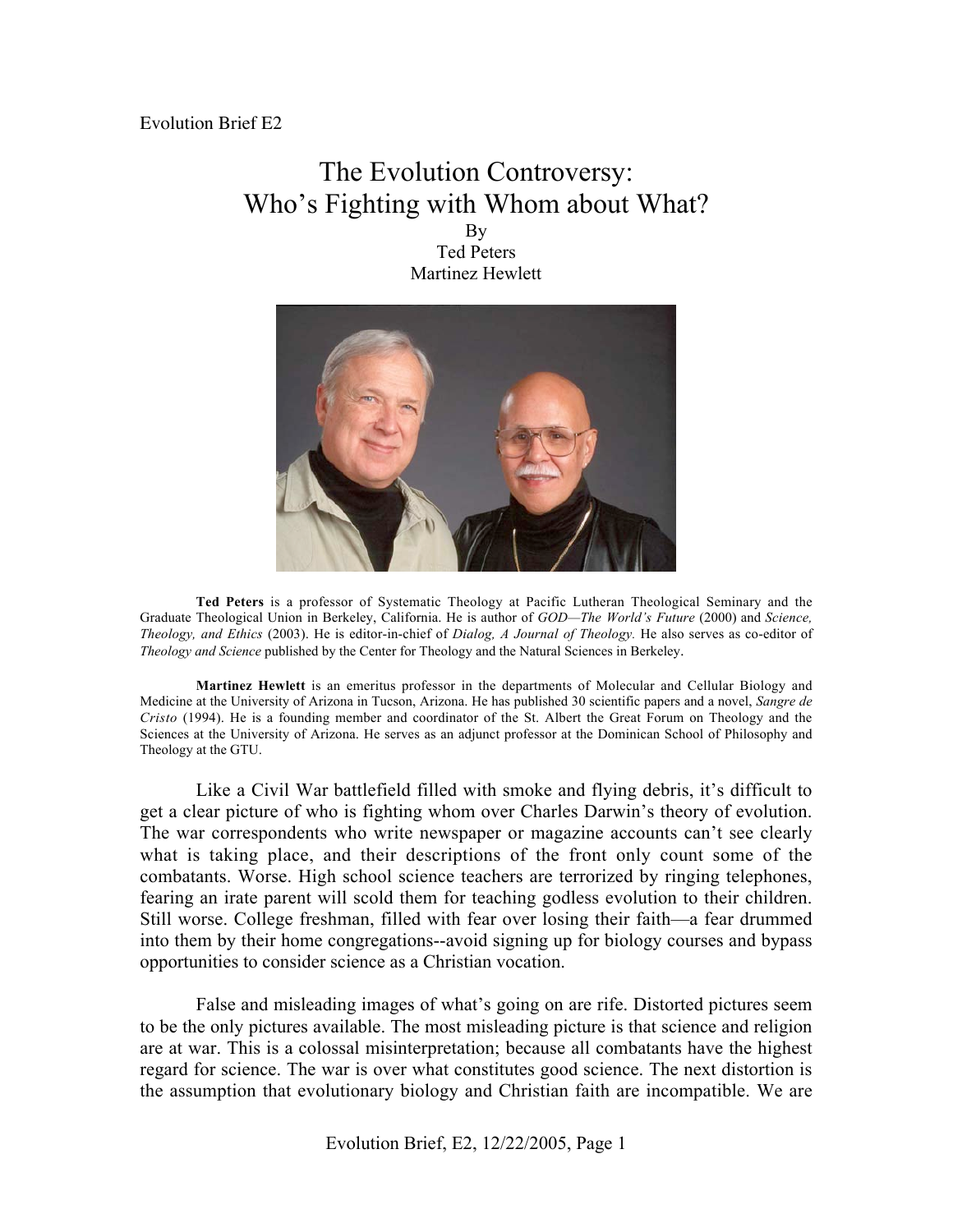given the impression that a single person can't hold both. We disagree. One of the two authors of this brief is a pastor and Lutheran theologian. The other is an evolutionary biologist and a Roman Catholic. This misleading rumor that faith and science are incompatible is what needs to be combated.

Here is a list of the soldiers fighting in this war: the science of evolution, the materialist ideology associated with evolution, Biblical Creationism, Scientific Creationism, Intelligent Design, and Theistic Evolution. Now, just what are they fighting about? How does this fight affect what we should consider teaching in our congregations and our schools?

- 1. The Battle for Dover's Schools
- 2. Just What Did Charles Darwin Say? The Science of Evolution.
- 3. Progress, Atheism, Social Darwinism, and Eugenics
- 4. Biblical Creationism and Scientific Creationism
- 5. Intelligent Design
- 6. Theistic Evolution: Yes, it's OK to Love Jesus and Like Darwin
- 7. What Should Our Churches and Our Schools Teach?

We will provide a brief description of each of these in what follows here. What we offer here is drawn from our more thorough study of the Evolution Controversy in our book, *Evolution from Creation to New Creation* (Nashville: Abindgon, 2003). Looking ahead, expect us to support Theistic Evolution and to recommend that our churches and schools support the teaching of the best science to our children.



#### **The Battle for Dover's Schools**

In November 2004 the school district in Dover, Pennsylvania, began to require that its teachers present a statement to its ninth grade biology students. It said that "Because Darwin's Theory is still a theory, it is still being tested as new evidence is discovered. The theory is not a fact. Gaps in the theory exist for which there is no evidence." The statement followed this description of limitations of the Darwinian model

Evolution Brief, E2, 12/22/2005, Page 2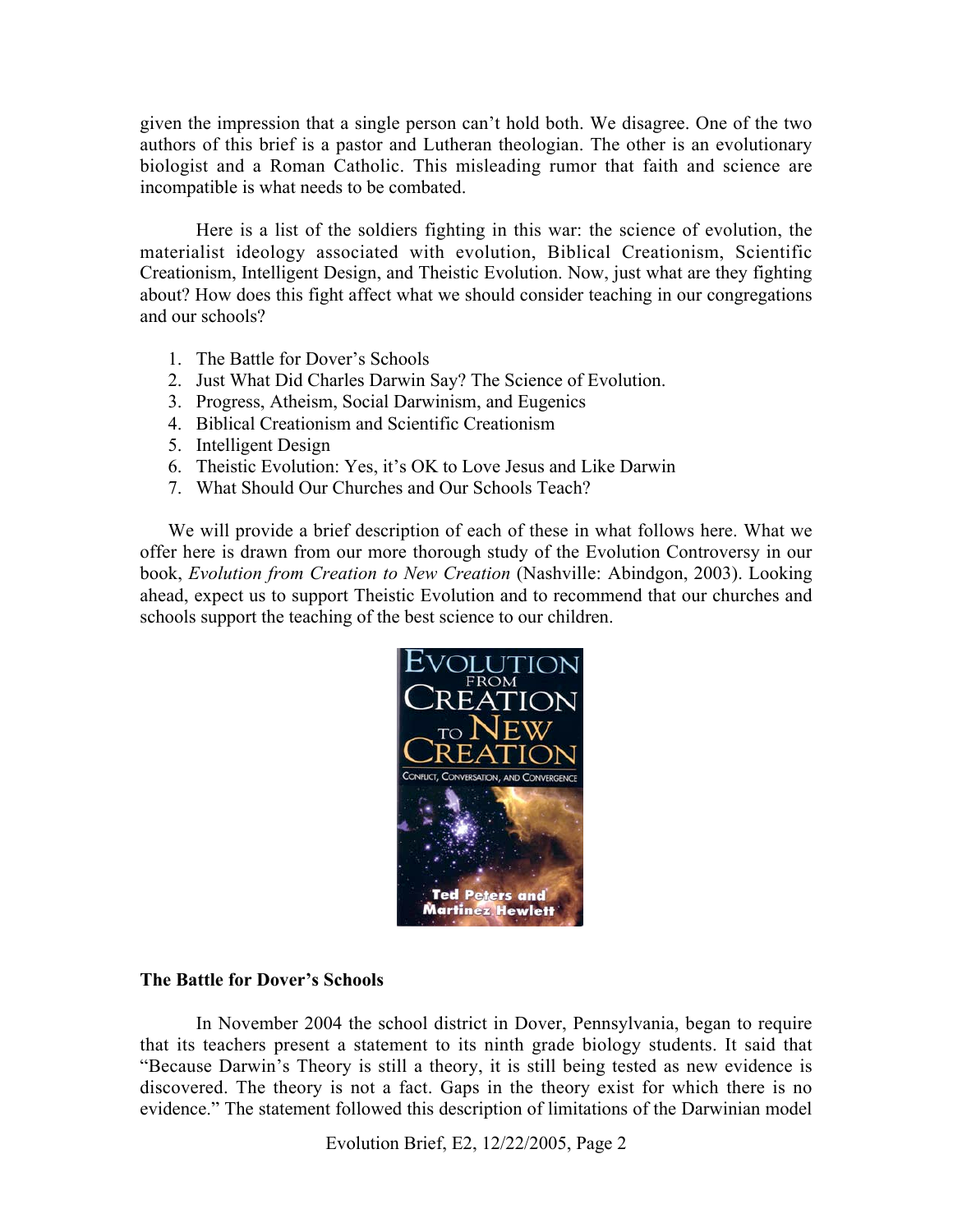by lifting up Intelligent Design as an alternative. "Intelligent design is an explanation of the origin of life that differs from Darwin's view. The reference book, *Of Pandas and People* is available for students to see if they would like to explore this view." The book, *Of Pandas and People,* presents Intelligent Design as an alternative scientific theory holding that various forms of life began abruptly through intelligent agency. This explains the distinctive features already intact for fish with fins and scales, birds with feathers and beaks, and such.

A complaint was filed in the U.S. District Court for the Middle District of Pennsylvania against the reading of this statement in high schools on the grounds that "unlike the theory of evolution… intelligent design is neither scientific nor a theory in the scientific sense." Rather, "it is an inherently religious argument that falls outside the realm of science." When Judge Jones rendered his decision in December 2005, this is the position he took: the school board had violated the First Amendment by trying to slip their own version of Christianity into the science classroom.

In the summer of 2005, President George W. Bush entered the controversy. He sided with Intelligent Design. "Both sides ought to be properly taught," he told reporters.

We note that this is not an example of warfare between science and religion, even if it looks that way. All parties have a high regard for science. No one advocates the defeat of science. The Intelligent Design army is fighting for a better science. The defenders of the Darwinian model of evolution would like to defeat their attackers by declaring them to be religious, not scientific.

This is the battle. Now, who are the warriors and what are they fighting about?

#### **Just What Did Charles Darwin Say? The Science of Evolution**

Just what did Charles Darwin say in his influential book of 1859, *The Origin of Species by Means of Natural Selection*? Note first what he did not say. He did not say he would explain the origin of life. Rather, Darwin tells us what he thinks accounts for the variety of species of different life forms. The theory of evolution is not a theory of origin. It is not a theory of creation.

The kingdom of nature is replete with numerous different species, a wondrous rainbow of living creatures with curious variety and stunning beauty. Where do these differences come from? Why are they changing over time? Darwin's proposed answer is that individuals within a species are born different; they inherit slightly different traits. When a crisis in the environment confronts the group, some die before they can reproduce. Others live on. Those who survive carry a select set of inherited traits. Those who produce offspring to carry on their traits are reproductively more fit. Over long periods of time, the list of inherited traits in a population changes. New species emerge. The change in inherited traits is known as "random variation," and the alteration of the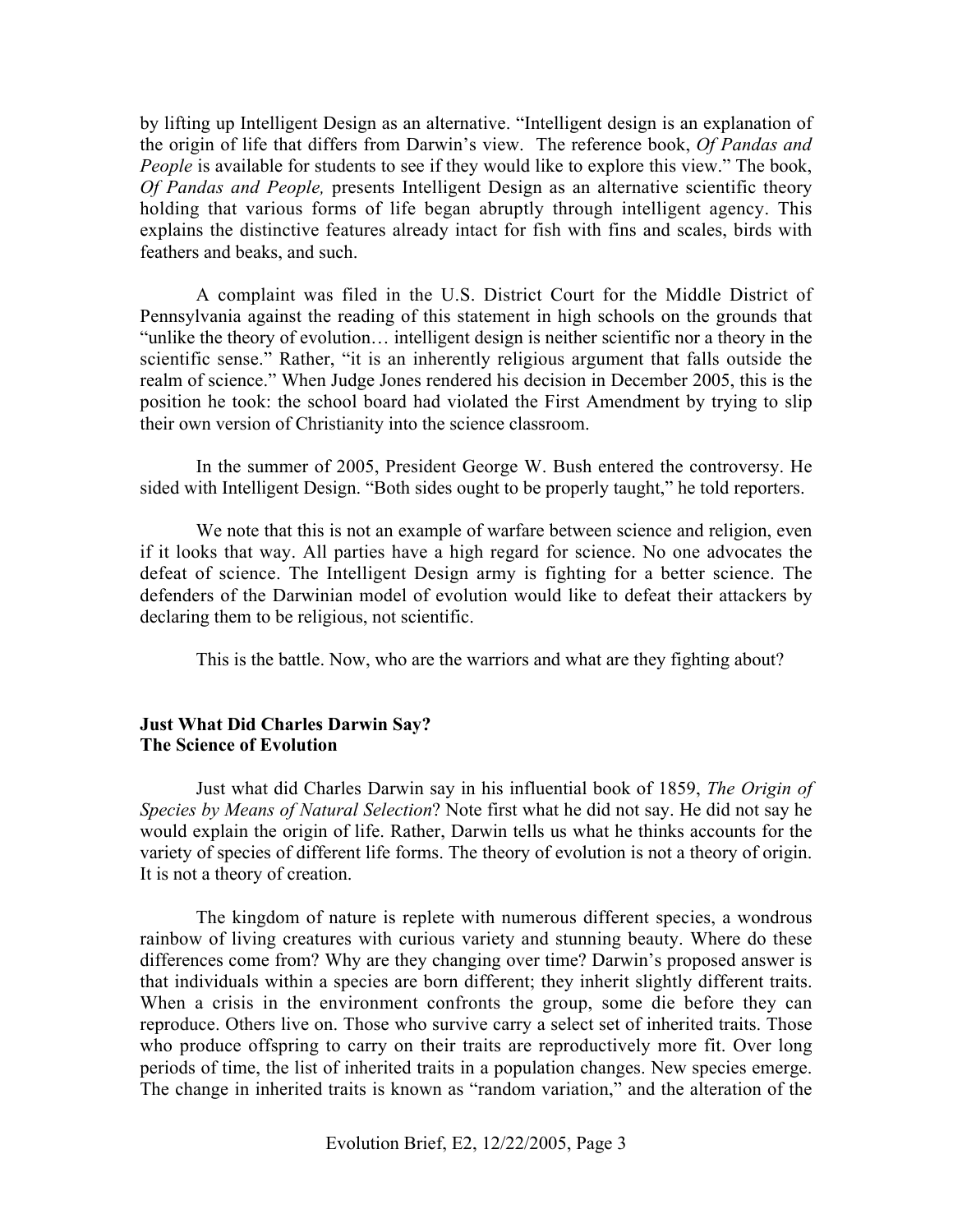population is known as "natural selection" or "survival of the fittest." Evolution means "descent with modification" over deep time, over long periods of time with a slow rate of change.

Darwin suspected that something was happening to cause variety in our inherited traits. But, he was not yet aware of the science of genetics or how DNA works. That would come much later. What Darwin saw as random variation in inheritance would later be explained as randomness in genetic mutations. By the middle of the  $20<sup>th</sup>$  century, scientists could combine random variation in genetic inheritance with Darwin's concept of natural selection. This produced a comprehensive theory called the "neo-Darwinian synthesis." The entire scientific tradition beginning with *Origin of Species* and including the neo-Darwinian synthesis combined with even newer discoveries we refer to as "Darwinism" or the "Darwinian model of evolution." Practicing scientists think of this field as simply "evolutionary biology."

Notice that we refer to the "theory" of evolution as a "model," the "Darwinian model." This is the way scientists talk to each other. The Darwinian model is a scientific picture of reality—a theory—that has inspired research into retrieving fossils, digging up skeletal remains, investigating DNA to compare one species with another, and the reconstruction of biological history. It also provides the framework for studying cellular processes; and this leads to medical research and the development of new therapies. One of the two authors of this brief is a research biologist who relies upon the Darwinian model for studying viruses; and what he learns leads eventually to medical therapies. In an indirect yet important way, this theory helps to save lives. Darwinism has proven itself to be an incredibly fertile theory, generating new knowledge at a rapid rate.

Does this theory constitute absolute truth? No. It is a model that gives directions for scientists to pursue research. That is its value. Because science changes rapidly, we can almost forecast that the theory of evolution may be replaced by a still better one in the decades to come. To absolutize this theory would be like building a house on sand.

Still, the Darwinian theory of evolution constitutes the best science to date. Even if it gets replaced at some future time by a still better theory, today it offers a more progressive program of research than any of the proposed alternatives.

#### **Atheism, Social Darwinism, Eugenics, and Progress: The Non-Scientific Ideologies That Come With Darwinism**

The science of evolution, unfortunately, comes to us shrink-wrapped in ideologies. Like a supermarket purchase where the shrink-wrapping incarcerates the food, Darwin's biology is wrapped in social and cultural coverings. It's hard to find the pure science, sometimes. Let's look at four layers of ideological wrapping.

The first layer of ideological wrapping is *progress*. The vague concept of progress had already appeared in Western Europe and North America due to advances in industrialization. But with Darwin it became a social doctrine with alleged biological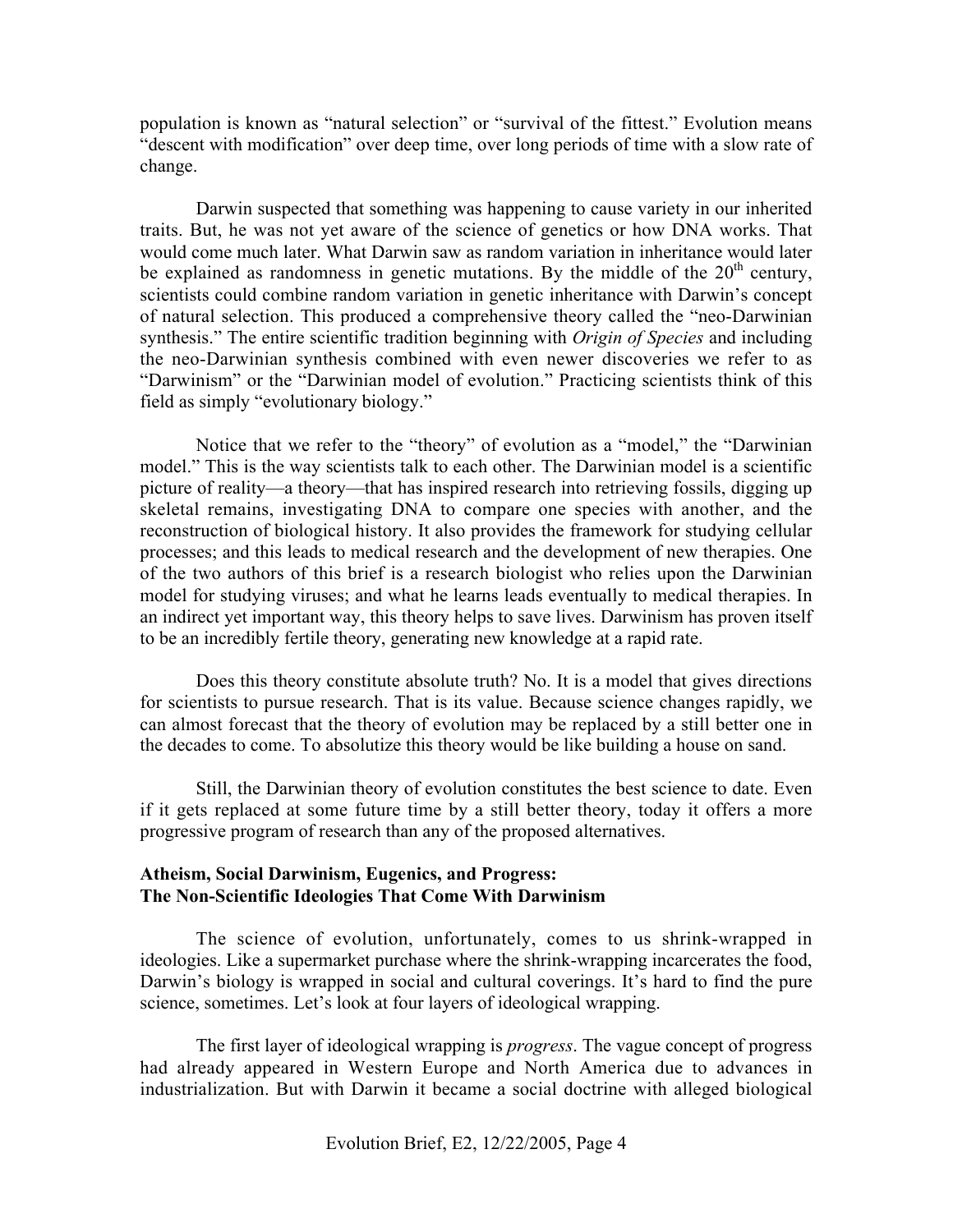justification. Belief in progress appeared to be a response to what nature herself was communicating to human civilization. To evolve came to mean to progress, to advance. This continues to be the popular notion of evolution, even though today's laboratory scientists repudiate the idea that there is any progress at the biological level. Progress belongs to the cultural picture of evolution, not the scientific model. Like the scientists, most Christian theologians reject the notion of natural progress as well.

Second, *atheistic materialism*. Thomas Huxley and later his grandson Julian Huxley saw Darwin's biology as providing a scientific confirmation of their atheism. So enthusiastic were the Huxleys that they hoped a materialist religion based on evolution would dump Christianity and replace it. Contemporary sociobiologist Richard Dawkins announces that Darwin's theory of evolution makes it possible for him to embrace atheism. It is difficult to separate out the science of Darwin from the atheism of Darwin's disciples; yet we must.

Third, *Social Darwinism*. Herbert Spencer, who coined the phrase "survival of the fittest" which Darwin saw as the equivalent of "natural selection," used biological evolution to ground a social ethic. This was the ethic of *laissez faire* capitalism. This form of social organization could disregard the needs of the poor and socially unfit in favor of the wealthy and more fit who would lead to an evolutionary advance for the human race. Social Darwinism fostered belief that progress is built in to nature; and it is ethical for us to speed up progress by socially supporting the fit over the unfit. This led to eugenics, which we treat next.

Fourth, this belief in evolutionary advance led to another layer of ideology, *eugenics*. Francis Galton, Darwin's cousin, sought to take social control over human evolution through good breeding practices. He wanted to encourage the right kind of marriages; and his eugenics disciples promoted "fitter families." Castrating prisoners would help prevent unfit families from producing children in England and the USA. Eugenics included a heavy dose of racism, presuming that white English people were the most evolutionarily advanced. Adolph Hitler in Germany incorporated Darwin, Huxley, Spencer, and Galton in developing his doctrine of "racial hygiene," and used this science to support Nazi belief in Aryan superiority over the Jews. Darwinian eugenics served to justify putting mentally and physically handicapped children into gas chambers before they could reproduce.

Virtually no Christian leader wants any of these four layers of ideological wrapping, even though Liberal Protestants gave initial support to eugenics and progress. One of the reasons Christian groups such as the Scientific Creationists and Intelligent Design supporters bring such passion into the war over evolution is that they fear evolution endorses these anti-Christian and anti-compassion ideologies. We, Marty and Ted who are writing this, believe that the science of Darwinism can and should be extricated from such ideological shrink-wrapping.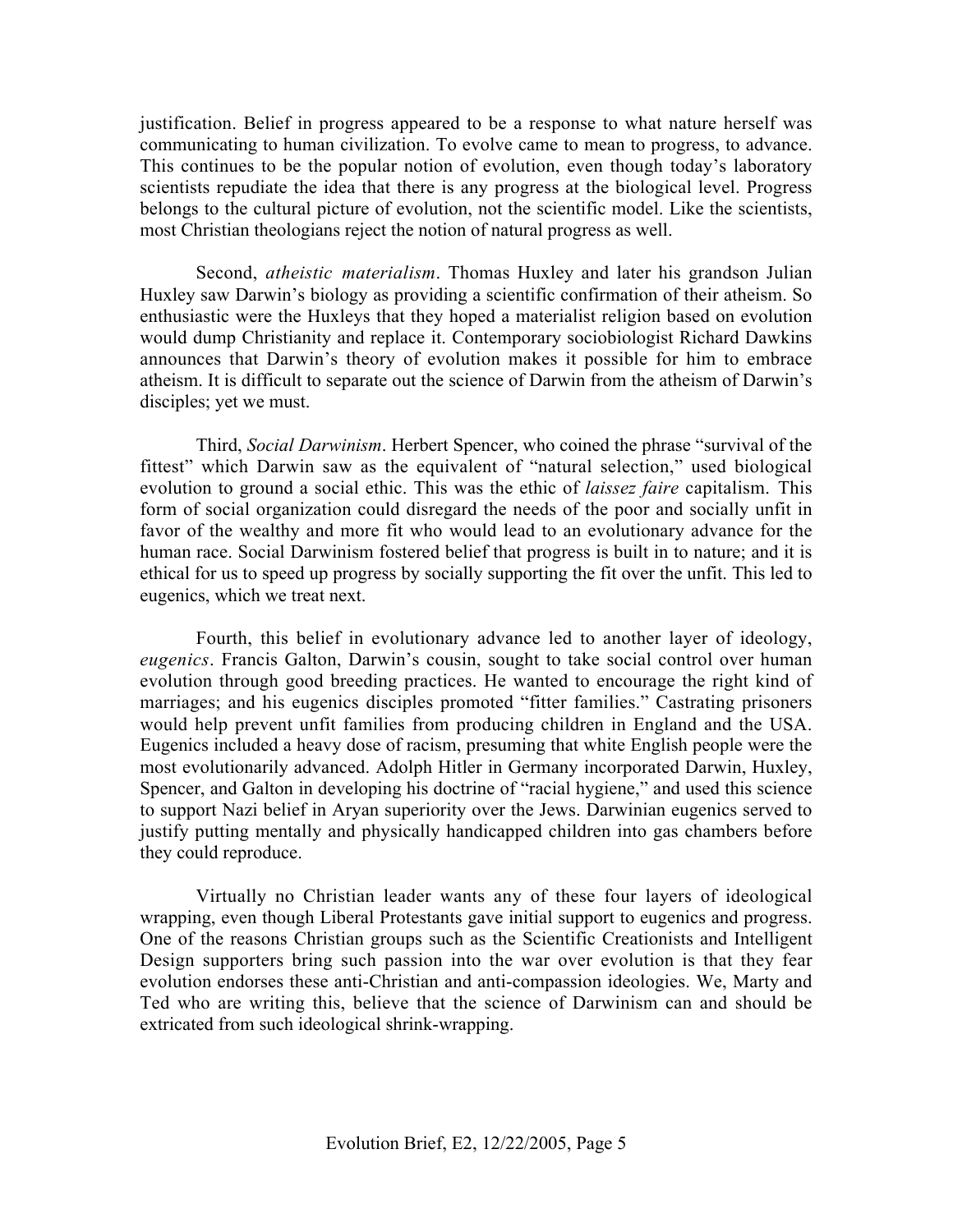#### **Biblical Creationism and Scientific Creationism**

The anti-Darwinists come in two species, Creationists and Intelligent Design advocates. Among the creationists two subspecies have evolved, the Biblical Creationists and the Scientific Creationists. The two can mate with one another, to be sure; but their arguments against Darwinism take different forms. The first argues on the basis of the Bible's authority; the second provides scientific arguments for the inadequacy of the Darwinian model.

One group of Biblical Creationists names itself "Answers in Genesis" (AIG). Headed by Australian Ken Ham, its website reminds us that all knowledge or wisdom begins with the fear of the Lord (Proverbs 1:7): http://www.answersingenesis.org/.

What is distinctive about the Scientific Creationists is that they proffer scientific arguments. They are *scientific* creationists, not biblical creationists. They argue against Darwinism because they believe the Darwinian model is inferior to their own model, "creation science." They are aggressive because they are fighting for the soul of civilization, to prevent our culture's deterioration into atheistic materialism and Social Darwinism that leads to a subhuman morality.

Even though many creationist groups around the world give voice to anti-Darwinism, here we'll summarize briefly the teachings of the Institute for Creation Research near San Diego. They're known as Young Earth Creationists, or YECs for short.

Scientific Creationists teach (1) the *sudden creation of the cosmos from nothing by divine action.* God created the world out of nothing. This is not unusual. Virtually all Christians affirm this. So do Jews and Muslims. What distinguishes scientific creationism from garden variety biblical theology is the assertion that the creation was mature from its birth. This means the species were fixed at the beginning. So no evolution from one species to another has ever occurred.

This leads creationists to oppose the Darwinian model on the grounds that (2) the *insufficiency of mutation and natural selection to explain development of all living kinds from a single point of origin.* Creationists believe in change over time, to be sure; they believe evolution in the form of random genetic variation takes place within a species (microevolution). What they deny is evolution from one species to another (macroevolution).

This implies (3) *changes occur only within fixed limits of originally created kinds of plants and animals.* Even though this is supposed to be a scientific argument, the creationists give special attention to the biblical word, 'kind'. In Genesis 1:1-2:4a, God creates creatures and asks them to multiply according to their own "kinds' (Hebrew: *min*). Creationist interpreters find ten "kinds" in Genesis: (a) grass; (b) herbs; (c) fruit trees; (d) sea monsters; (e) other marine animals; (f) birds; (g) beasts of the earth; (h) cattle; (i) crawling animals; and, finally, (j) the human race. Creationists believe that God

Evolution Brief, E2, 12/22/2005, Page 6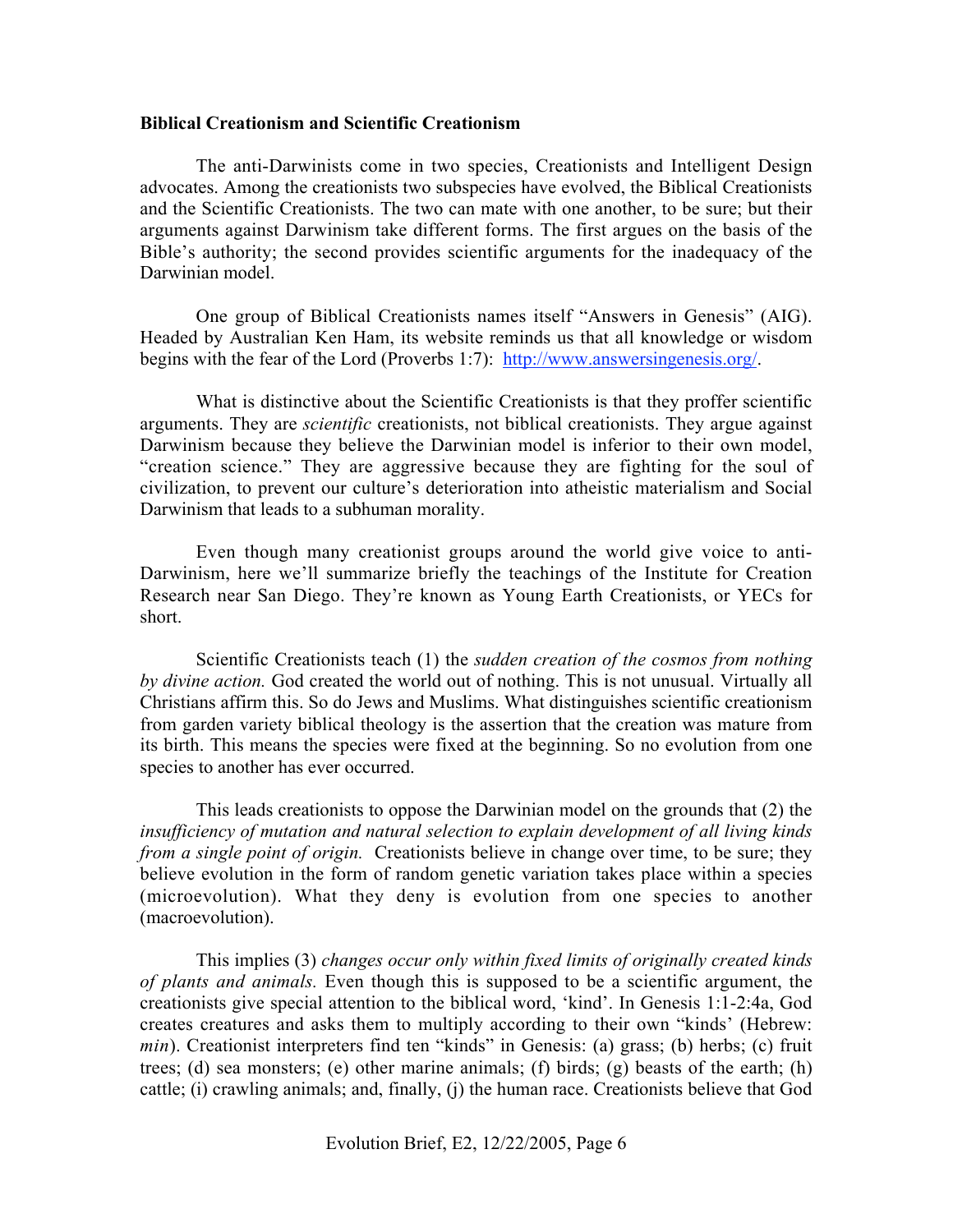intends for each kind to remain within its own particular structure. If 'kind' means 'species', then no overlap of species is permitted by God.

One of the chief arguments raised by creationists against evolution from one kind or species to another is the alleged absence of transitional forms, what we popularly call the 'missing links'. If one species gradually gave way to a subsequent species and then died out, one would expect its fossil remains to chronicle the transition. Yet, claim the creationists, no such fossil record of transitional species have been found. Establishment scientists dispute this, to be sure; claiming to have found numerous transitional forms such as fossils of reptiles with wings that demonstrate evolution from sea creatures to flying creatures.

Restriction of evolution to what occurs within a species means this: (4) *no common descent. Apes and humans have separate ancestry.* Creationists affirm that the human race was especially created by God, as a distinct kind. They refute the standard Darwinian claim that humanity was selected for from among a variety of pre-human higher primates. In addition, the entire human race is descended from a single pair of parents, Adam and Eve.

Ethically as well as historically, creationists are adamant in affirming that all races and all ethnicities are united. There is only one human race. Creationists fear that Social Darwinists could support racial discrimination if they say that separate races descended from separate species of monkeys. Even if Darwinists on the eve of the  $20<sup>th</sup>$ century might have held such a view; evolutionary theorists in the  $21<sup>st</sup>$  century do not appeal to common descent to justify racism.

How do we explain the fossil record? Creationists teach (5) that *earth's geology is explained by catastrophism, including a worldwide flood.* Based on Genesis 6-8, flood geology provides an alternative explanation for the fossil record, an alternative to uniformitarianism which holds that fossils were formed at a uniform rate over deep time. Creationist catastrophism ascribes to Noah's flood, dated three to five thousand years before Abraham, the reason we find so many fossils in sedimentary rock. The fossil record supports catastrophism, say creationists, because preserved remains of all life forms can be found together in the same geological strata. On this point, Darwin's defenders contend that geological formations are due to shifting; and this explains why rock layers to not provide a nice neat ladder of time with all the fossils in their proper strata.

This group receives the name "Young Earth Creationism" because of the belief that (6) *the earth is less than 10,000 years old.* The above argument against uniformitarian deep time suggests that the earth need not be as old as the established scientific community presumes. Young Earth Creationists do not feel compelled to defend a young earth; but they do so anyway. The consensus among establishment scientists is that the earth is 4.5 billion years old, and the appearance of life first occurred about 3.8 billion years ago.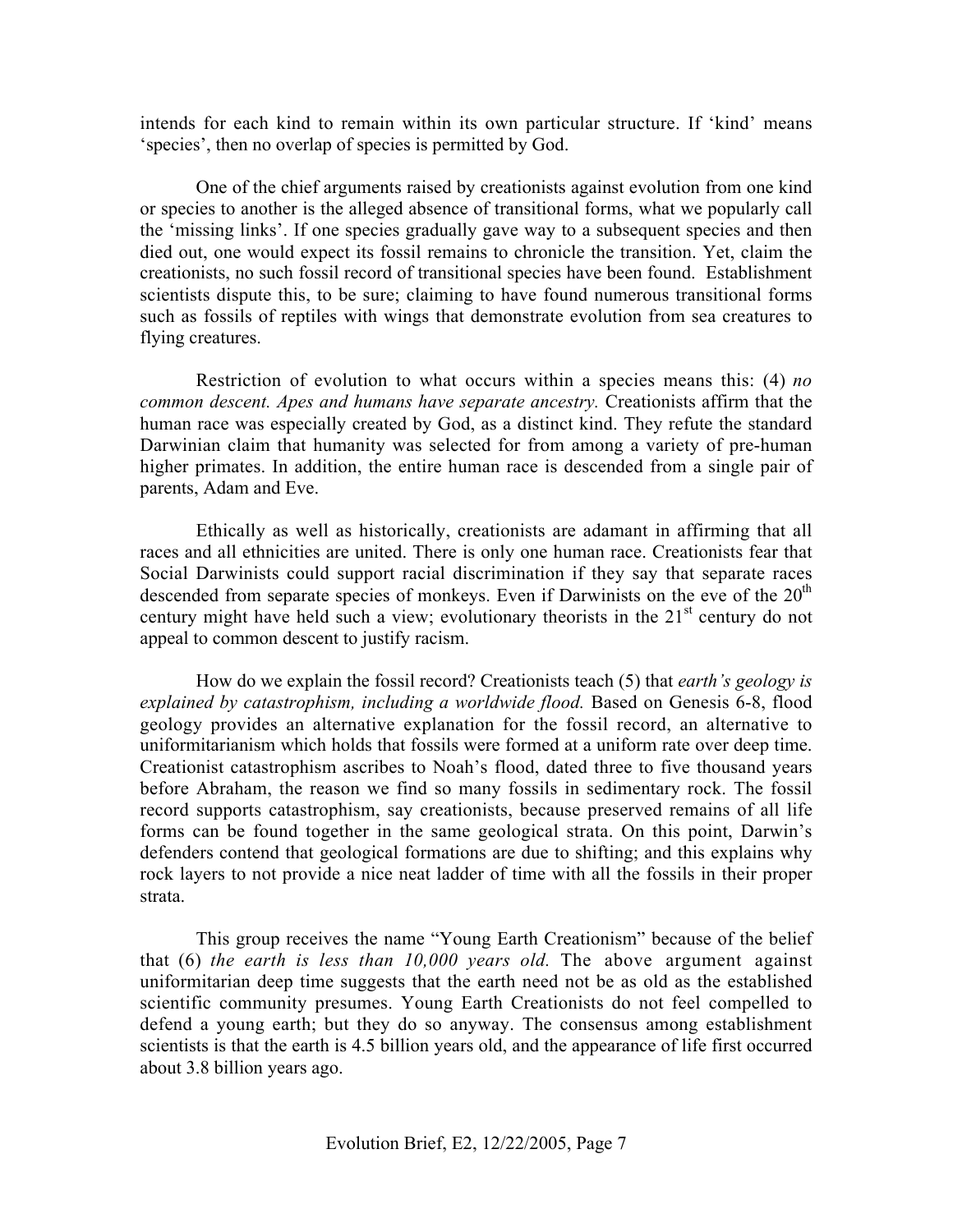We note how significant it is that YECs call themselves "*Scientific* Creationists" because, even though they highly regard the Bible, they wish to muster arguments against Darwinism that are scientific in character. This means that science is held in high regard. What the YECs propose is a scientific model they believe is superior to the Darwinian model. It is our opinion that the YEC proposal is not superior, because it does not meet the criterion of scientific fertility. The Darwinian model has proven itself to be fertile for a century and a half; it generates new research and new knowledge. The YEC model has not yet demonstrated this quality of fertility.

#### **Intelligtent Design**

Are Fundamentalists, Creationists, and Intelligent Design supporters all in the same army? What kind of an alliance do we have here? Perhaps we can clarify by offering a brief chronicle of anti-Darwinian views in North America. The Fundamentalists led the attack against the teaching of evolution in public schools from the 1920s into the 1960s; and remnants continue a rear guard action under the label of Biblical Creationism. The Scientific Creationists sustained the battle from the late 1960s through the mid 1990s. From the early 1990s to the present Intelligent Design has opened a new front. During this entire period, a rag tag group of Evolutionary Theists have simply watched the war from afar, although some are being heard on the witness stand in the Dover trial.

Why does Intelligent Design (ID, attack the Darwinian model of evolution? If we look at advanced life forms, we see complexity. Living beings are complex—that is, we cannot take them apart and reduce them to their chemicals and have them remain alive. This reduction would kill them. Complex living beings and biological systems within living beings are not like brick walls; we cannot construct them with component elements like piling bricks one on top the other. They are irreducibly complex. So, how did they develop? How did they evolve? They could not have evolved gradually step-by-step through random genetic variation and natural selection. Complex systems in nature must the result of a designer, an intelligent designer who is transcendent and who intervenes in natural evolution to scoot it along.

Take the eye, for example. The component cells that make up the eye each have a different function. No cell individually sees. Only the system of cells provides sight for the organism. The eye is designed for sight. The eye could not have evolved gradually through uniform small increments of change resulting from random mutations and environmental selection. The entire complex system for seeing must have appeared at once. A designer who wanted creatures to see must have intervened to make this happen.

If St. Thomas Aquinas were still alive, he would call such an intelligent designer "God." But today's ID advocates refrain from applying the word "God" to the intelligent designer, because they want to be scientific and not religious. So, within the framework of science, the ID position supports evolution understood as change over time. Yet, ID denies that random variation and natural selection can provide an adequate explanation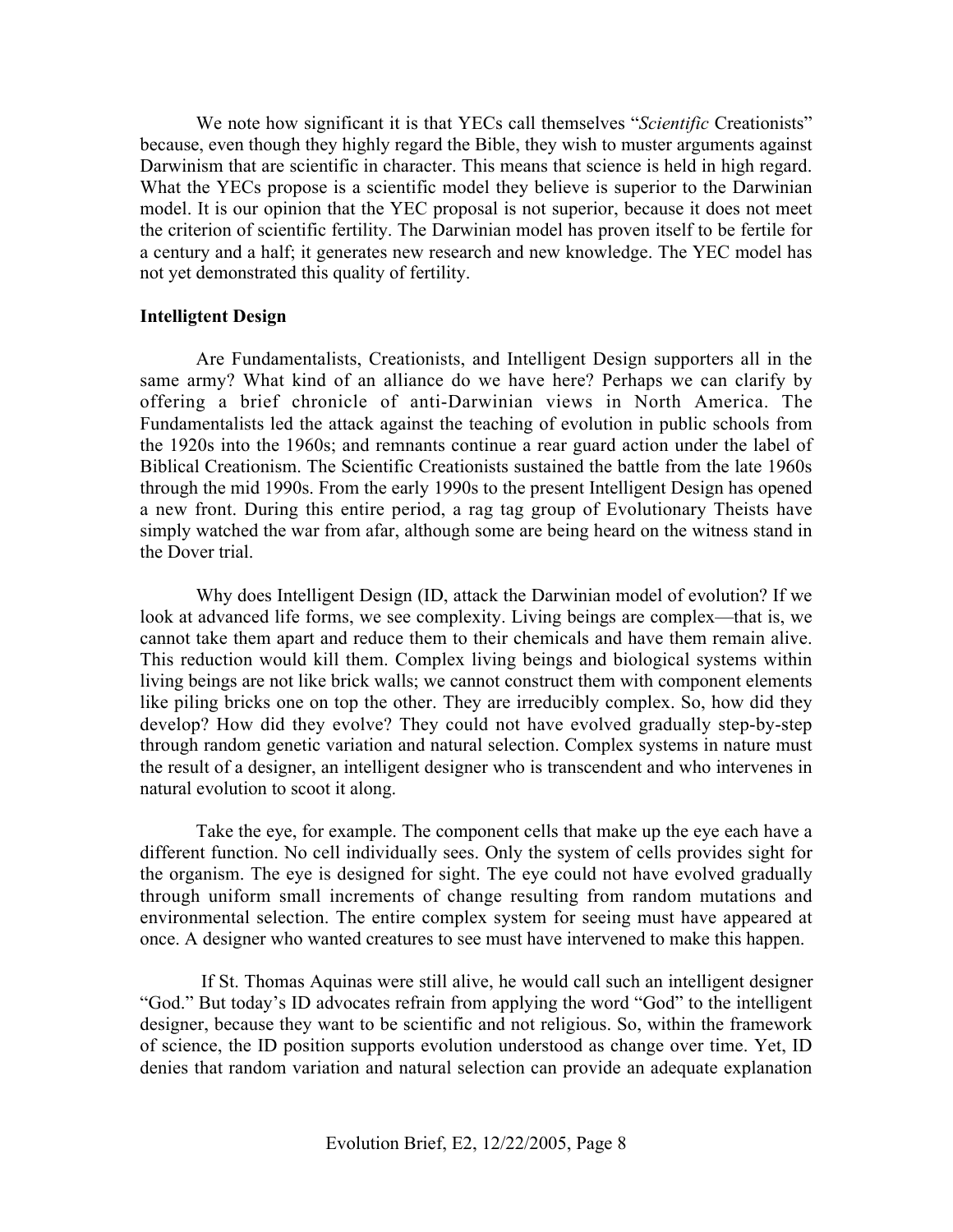for the appearance of complexity in the natural world. Appeal to an intelligent designer provides a superior scientific explanation.

Three advocates of Intelligent Design deserve brief mention here. First, Philip Johnson, a retired law professor at the University of California at Berkeley, wrote a most popular book, *Darwin on Trial*, which delineates the so-called gaps in the Darwinian model. Michael Behe, a professor of biochemistry at Lehigh University, wrote a widely read book, *Darwin's Black Box*, purporting to show how the evolution of "irreducible complexity" in organisms cannot be explained by gradual changes due to natural selection. William Dembski at Southern Seminary in Louisville draws upon mathematical probability and similar arguments to support "specified complexity," making an argument similar to Behe's. What these arguments share is that the evolutionary advance to higher levels of complexity cannot be accounted for by random variation and natural selection alone. Complex organs and organisms look designed; and they are. They are the product of a transcendent designer, an unknown designer. Significant here is that these three claim to be making a scientific argument to show the weaknesses of the Darwinian model and, by implication, open science to divine transcendence by another name.

In addition to scholars such as these, ID is promoted in the public square by the Discovery Institute of Seattle, Washington, www.discoveryinstitute.org. . A motto of the Discovery Institute is "teach the controversy." The goal here is to present ID as a scientific theory that provides an alternative to the Darwinian model; and this alternative should be offered to children in the public school system.

Although defendants of the Darwinian model accuse ID of being mere creationism in disguise and trying to sneak sectarian religion into the public schools in violation of the first Amendment, ID supporters deny this. Some enemies use the term *Intelligent Design Creationism* in an attempt to force the two into a shotgun wedding; but neither the creationists nor the ID people have proposed such a marriage.

Theologically, the ID position differs from that of Scientific Creationism. The creationists, as their name indicates, are concerned about creation—that is, they assert that God created all species in their respective "kinds" at the beginning. No macroevolution has taken place since. ID, in contrast, is not concerned about creation but rather about change within the created order. ID finds it can accept something like macroevolution; but it adds that intelligent design rather than natural selection better explains macroevolution. Both creationists and ID supporters claim to be making scientific arguments, even if on Sundays they find themselves sitting next to one another in evangelical churches.

We, Ted and Marty, raise both scientific and theological objections to ID. Scientifically, the appeal to a transcendent designer to explain marvels of complexity such as the design of the eye avoids what the evidence says, namely, scientists have gathered many primitive and partially developed forms of the eye that demonstrate its evolution over time. Theologically, ID trivializes God's work. If God intervenes in evolution to develop the eye, why do we still have to wear glasses? Is God less than a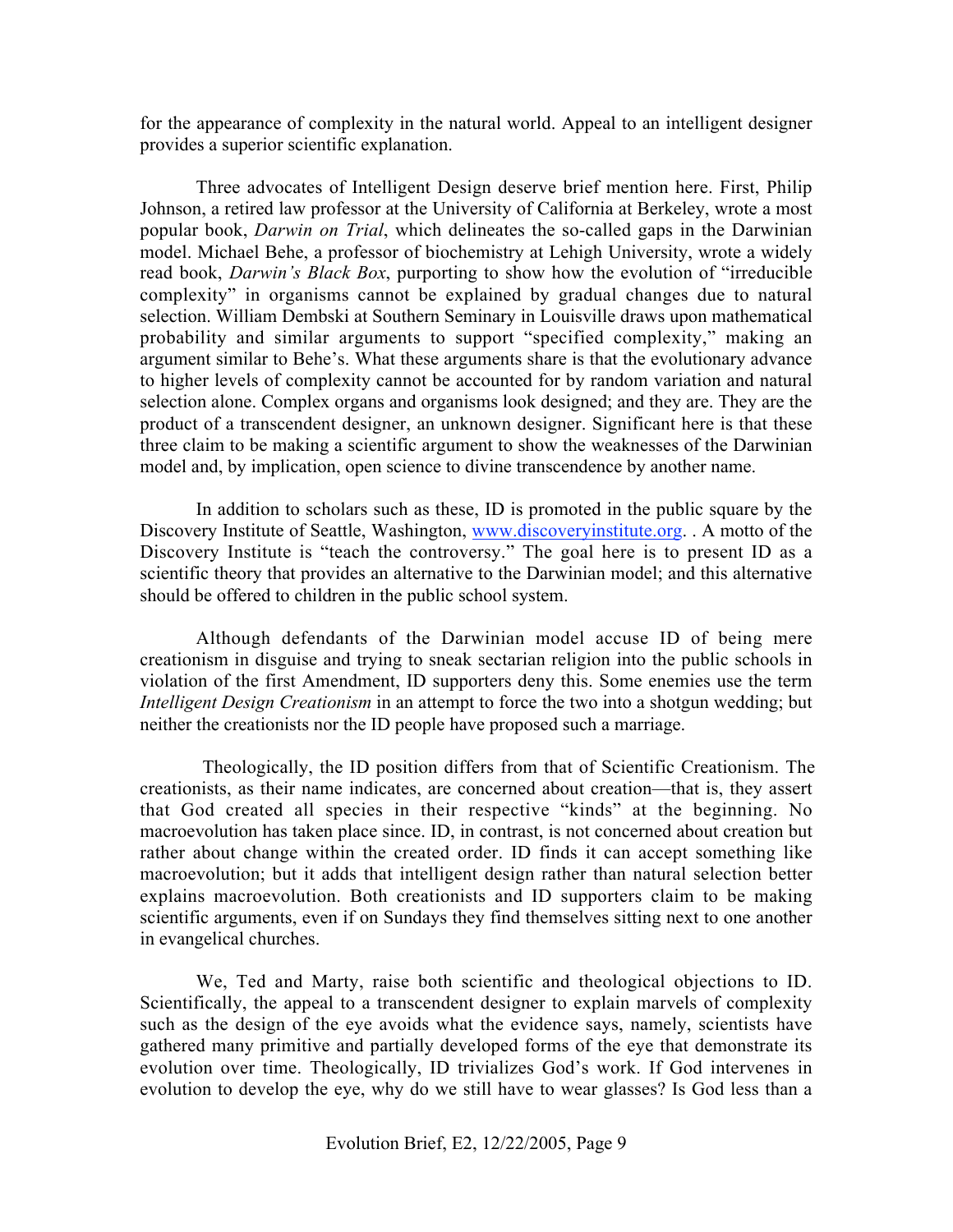fully intelligent designer? What appears on the ID list of designs fails to include what is important to New Testament Christians, namely, God the redeemer heals. If God the redeemer had actually designed the eye, we could all see 20' 20'.

## **Theistic Evolution: Yes, It's OK to Love Jesus** *and* **Like Darwin**

We have just taken a look at two arguments against the Darwinian model of evolution, Scientific Creationism and Intelligent Design. Both make distinctively scientific arguments; yet both commit themselves to some level of faith in God. Because of the vehemence with which these two groups oppose Darwinism, one could easily get the impression that to be Christian is to be opposed to Darwinism. The socalled Christian view is placed over against the Darwinian view. This is misleading, however; because for more than a century many Christians have made their peace with Darwinian evolution. Those who both affirm their Christian faith and accept natural selection as a scientific explanation for macroevolution belong to a loosely organized club we will call, "Theistic Evolution<sup>"</sup>

|                                            | <b>Method</b>     | <b>God's Role</b>                    | <b>Nature</b>              |
|--------------------------------------------|-------------------|--------------------------------------|----------------------------|
| <b>Darwinian</b><br><b>Biology</b>         | <b>Science</b>    | <b>Natural Selection</b>             | <b>Natural Causes</b>      |
| <b>Darwinian</b><br><b>Ideology</b>        | <b>Philosophy</b> | <i><b>Atheism</b></i>                | <b>Natural Causes</b>      |
| <b>Biblical</b><br><b>Creationism</b>      | <b>Theology</b>   | <i><b>Creator</b></i>                | <b>Natural Causes</b>      |
| <b>Scientific</b><br><b>Creationism</b>    | <b>Science</b>    | <i><b>Creator</b></i>                | <b>Natural Causes</b>      |
| <i><b>Intelligent</b></i><br><b>Design</b> | <b>Science</b>    | <i><u><b>Interventionist</b></u></i> | <b>Divine Intervention</b> |
| <b>Theistic</b><br><b>Evolution</b>        | <b>Theology</b>   | <b>Primary Cause</b>                 | <b>Secondary Causes</b>    |

Note that the creationists place God at the beginning, at origin; whereas ID has an intervening God. Note also how both Scientific Creationism and Intelligent Design claim to employ the scientific method. Their critics deny that this is science, accusing them of importing religious belief under the guise of science. We believe the assumptions here are more important than the arguments. Everyone assumes science is such a good thing that they want to be more scientific than their opponents.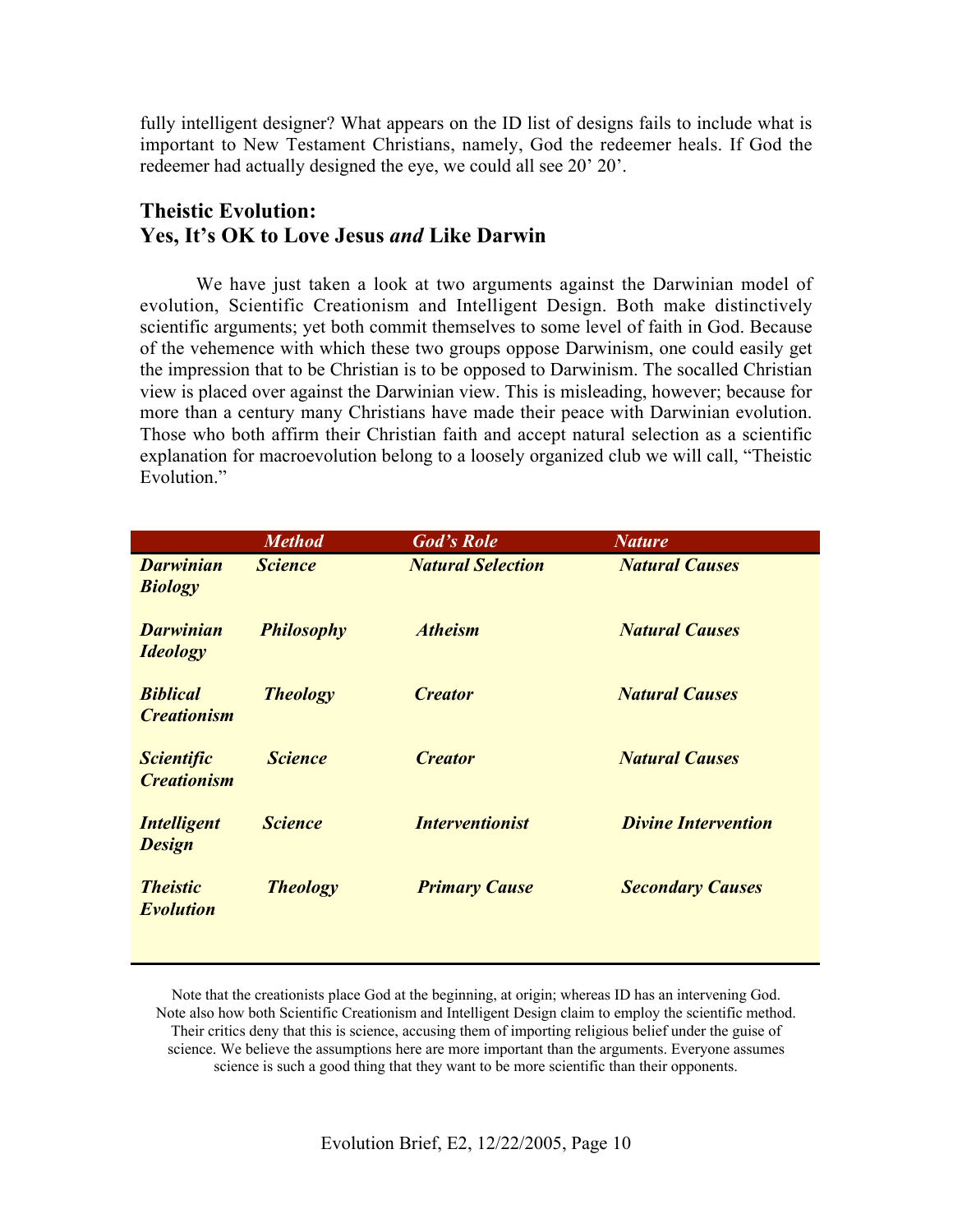Marching in the army of theistic evolutionists we can find conservatives such as B.B. Warfield, the famous Princeton theologian at the end of the 19<sup>th</sup> century. Warfield provided the American Fundamentalists with their doctrine of scriptural inspiration. What is widely overlooked, is that Warfield was also a supporter of Dawinism. He saw God's work in bringing the human race into existence through evolution as a parallel to the way the Holy Spirit inspired the writers of the New Testament. In fact, a significant minority of the early fundamentalists prior to the 1920s were theistic evolutionists.

Also, an early  $20<sup>th</sup>$  century ally was Pierre Teilhard de Chardin, a Jesuit priest and paleontologist who is known for discovering Peking Man in 1929. Teilhard combined Darwinian evolution with the Christian doctrines of creation and redemption, creating a model of world history over deep time that traces the development of life from inanimate matter up through sentient begins into intellectual and spiritual achievements; and Teilhard projects a future in which independent human intelligences will unite with one another in a grand mystical union. Our minds will become attuned to one another's minds, and with God. Teilhard, who died in 1955, may have been the most comprehensive of the theistic evolutionists to date.

We the authors of this brief, Marty and Ted, place ourselves in the theistic evolution camp somewhere between Warfield and Teilhard. In what follows we would like to share with you some key strategies for a healthy alliance between evolutionary science and the Christian vision of creation and redemption.

Here is what we propose for your consideration. Like the seven golden lamp stands in Revelation 1:12, we offer seven principles of illumination. They provide illumination, not the brightness of absolute truth. Borrowing from science, they make up a "theological model" which we hope will shed light on further reflection and provide spiritual guidance.

- *1. The Darwinian Model of Evolution should be conditionally accepted.* We accept and work with the Darwinian model as we would any other scientific theory—that is, if it's fertile for the growth of new knowledge, then it is worth embracing for the time being. No scientific theory is eternal. Eventually, all theories get replaced with better ones. It would be like building a house on sand to baptize evolution and incorporate it into Christian dogma. No sooner might we do such a thing, and evolution would go out the window while a better theory comes through the door. In the meantime, we must grant that the Darwinian model is today's best science. Scientific Creationism and Intelligent Design provide only inferior science, perhaps not even science at all.
- *2. God is the primary cause while nature operates according to secondary causes.* As the primary cause, God is the creator of all things. God brought the world from nonbeing into being; and God continues to sustain the world in its existence. Within the created order, the world operates according to laws and principles. Events are contingent and sometimes free—that is, what happens in nature and in human life is unpredictable. Yet, all that happens is the result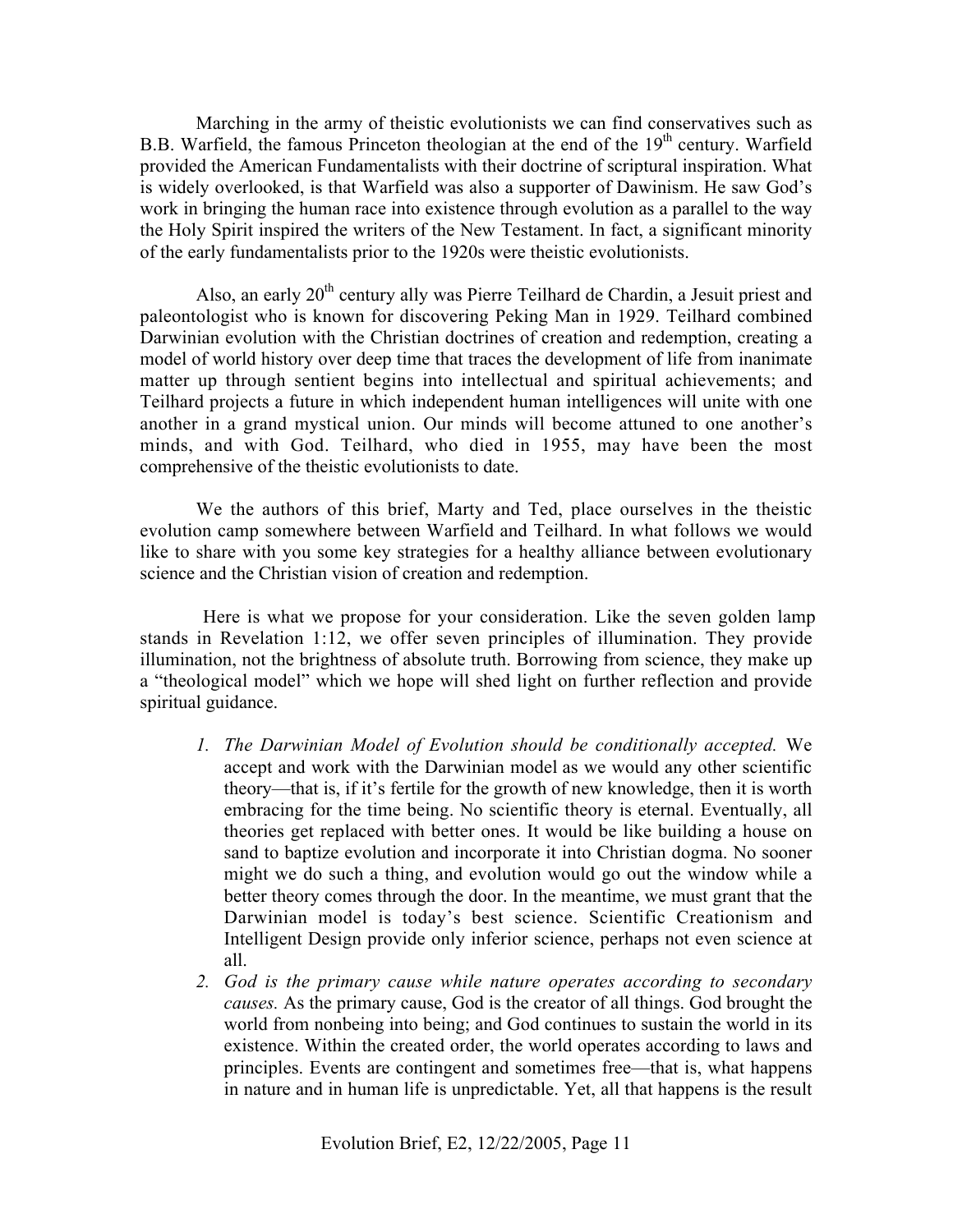of secondary causes, the result of one natural creature relating to another natural creature. This is the order of creation as God has established it. Science studies the realm of secondary causation, not primary causation. Science can discern the laws that govern natural processes; but it cannot perceive the source of those laws and processes.

- *3. God has a purpose for nature that scientists cannot see within nature.* We do not expect a research scientist looking through the lenses of random variation and natural selection to perceive a grand design in nature or an inherent purpose toward which all things are moving. As both ID supporters and evolutionary biologists acknowledge, some systems in nature exhibit characteristics of design. The eye, for example, is designed for seeing. Yet, local design in complex systems does not in itself give evidence of a single grand design for the totality of the created universe. As Christians, we believe the entire created universe has a purpose, a divinely appointed purpose. To discern that purpose we will need to rely upon a special revelation from God.
- *4. God's promised new creation provides the purpose for the present creation.* We rely on three important passages from Scripture. First, Genesis 1:31, "God saw everything he had made, and indeed, it was very good." Second, Revelation 21:1, "Then I saw a new heaven and a new earth." Third, between these two, we live with St. Paul who writes in 1 Corinthians 13:12, "now we see in a mirror dimly." We are cautious, because we can only see dimly in a mirror that reflects back what we project into it. We will not be able to behold the pure light of all truth until we reside fully in the new creation where God's light is the only light and our eyes are fully opened. In the meantime, we will stumble through our shadowed reality relying on the occasional candlelight that natural science can provide for partially viewing natural mysteries. Because science cannot shine light on the new creation promised by the Bible, we can apprehend it only in faith and trust.
- *5. God creates from the future, not from the past.* We believe that God creates the world by giving it a future. This is what God did at the beginning, in Genesis 1:1-2:4a. For God to say that this world is "very good," God must already have had in mind the anticipated new creation prophesied in Revelation 21 and 22. This will be the redeemed creation. It will be the creation where all illnesses will be healed, where there will be no crying nor pain, and where death shall be no more. Further, it will be the creation where the lion will lie down with the lamb, and we the human race will live in harmony with all of nature. Only when the created world has attained this redeemed state will it finally be created and dubbed "very good." In the meantime, we believe God is not done with creation. Creation continues, and the best we can do is watch the history of secondary causation through a mirror dimly.
- *6. The book of Genesis does not describe a finished event in the past; rather it describes the full sweep of God's creative activities that includes us today.* The account of creation in Genesis 1:1-2:4a., we believe, applies to the entire history of the cosmos, beginning perhaps with the Big Bang 13.7 billion years ago and extending into the future far enough to take into account the advent of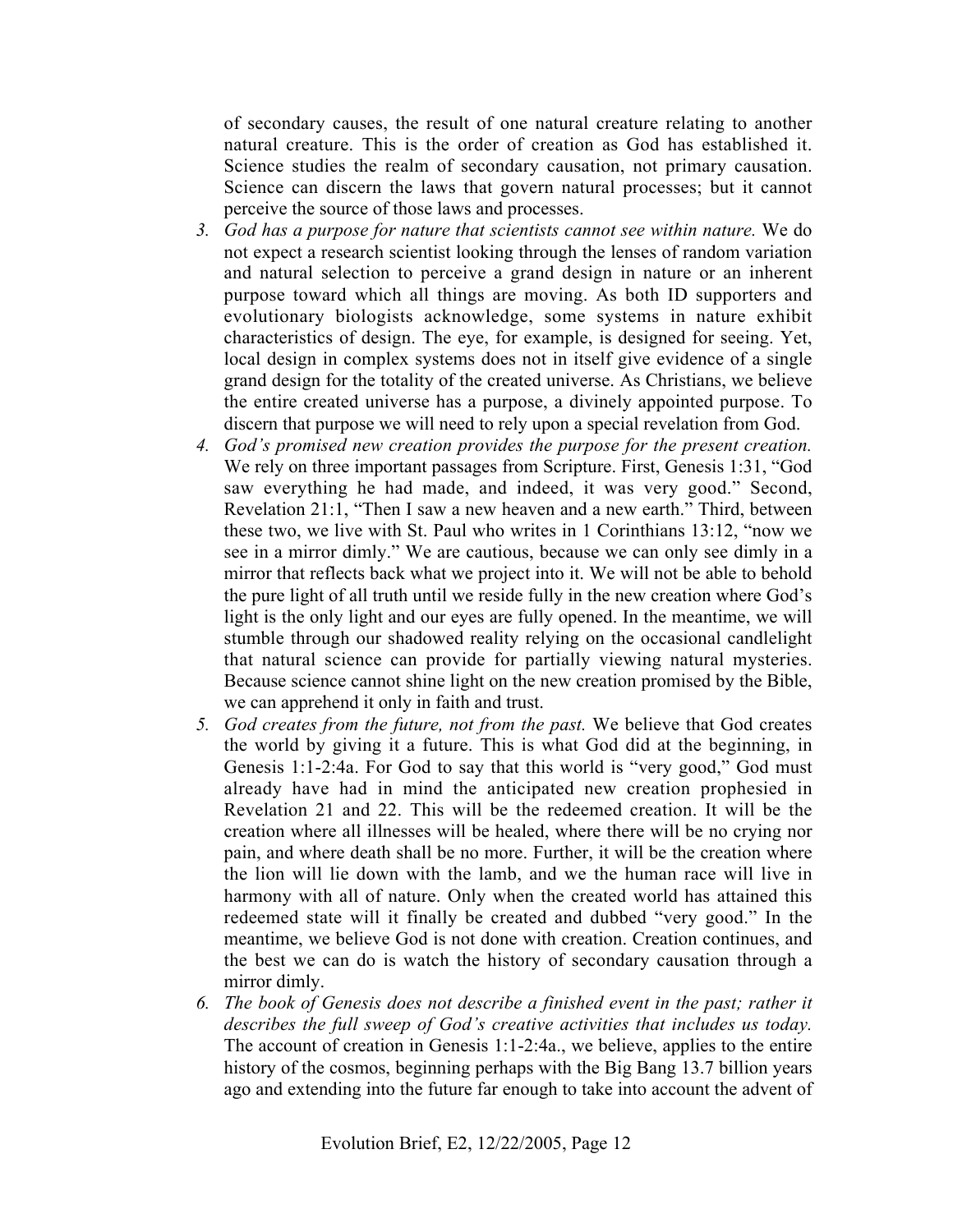the new creation the Bible promises. Right now, God is at work. God is working as primary cause with all of nature's secondary causes—natural causes as understood by physicists, chemists, biologists, geneticists, and neuroscientists--to bring into existence an ever more complex realm of interaction between ourselves, our world, and our God. We today find ourselves somewhere between day one and day six. Day seven, the Sabbath, is scheduled for the day after the arrival of the prophesied New Jerusalem of the closing chapters of the Bible. Then God can declare that all of creation is "very good" and take that well deserved divine rest.

*7. Redemption coincides with creation.* One of the mistakes of both the creationists and the ID supporters is to limit the theological questions posed to science to the domain of creation. We believe creation cannot be understood from the perspective of faith unless it is viewed in light of redemption. So, even if creationism or ID should be successful at unseating the Darwinian model, it would not follow that the distinctively Christian viewpoint will have prevailed. What is distinctively Christian is not an explanation for a biological world replete with extinctions, predator-pray violence, suffering from disease, and falling by the wayside while only the reproductively fit survive; rather, what is distinctively Christian is reliance upon Isaiah's prophecy that in God's kingdom the lion will lie down with the lamb and all of the creation will live in harmony. Without this transformative vision, we cannot deal adequately with God's relation to the creation; and we cannot understand clearly where science can be of help or not be of help in articulating our faith in God.

Note what we have not done here. Even though we place ourselves in the camp of Theistic Evolution, we have not interpreted the long history of evolution over deep time as an account of divine providence. We do not conflate evolution with progress. We do not advocate a spirituality in which we bless the advances of Western civilization or equate Christian progress with technological progress. We do not believe that the rise of Darwinism provides a natural blessing on Western cultural or economic imperialism.

We do not try to ground social ethics in the biological struggle for survival. Note that we have not celebrated the violence of lions eating lambs as part of God's design; nor have we neutralized nature by saying that this amorality is simply the way nature does things. We have not taken evolution and simply baptized it. We have not Christianized Darwinism. Rather, we assess the Darwinian model from the standpoint of the divine promise of a new creation. We believe that God's creative work is not done yet. We anticipate its furtherance and its consummate fulfillment.

#### **What should our churches and our schools teach?**

One of our chief concerns is that young people in our congregations and in our schools—whether public schools, Christian day schools, Roman Catholic parochial schools, or even home schooling situations—receive the best science. Creationism and Intelligent Design are not the best science. Even if we agree to "teach the controversy,"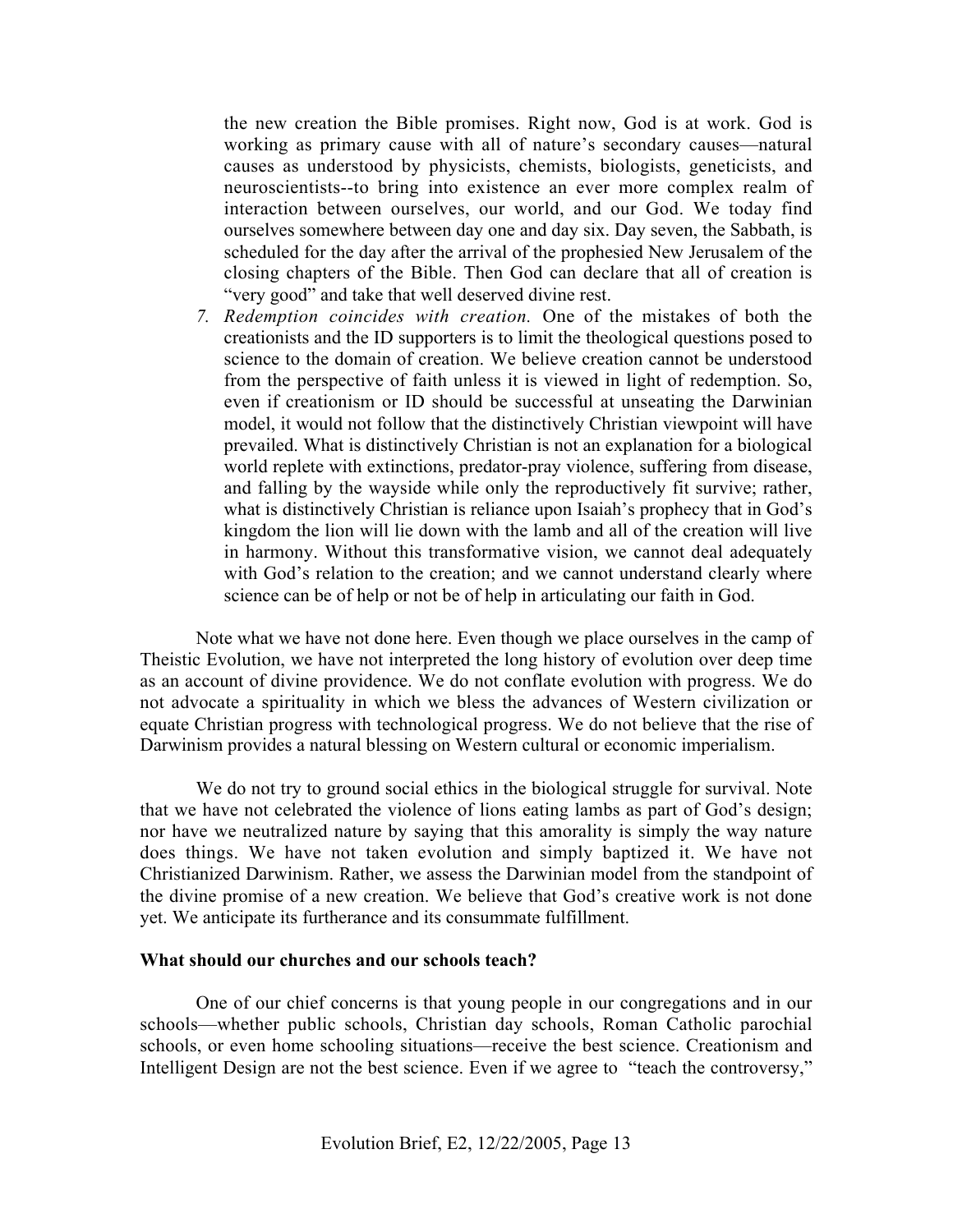we should proceed to teach the Darwinian model as the science which has proven itself for more than a century to be a fertile theory which generates new knowledge.

We have another concern. We believe that Christian faith at its best is intellectually curious. And we should be good stewards of our minds. The historic Christian tradition provided the nursery within which modern science was born, grew, and matured. This is no accident. Faith seeks understanding, as St. Anselm said. All this leads to a very important responsibility for our churches. Our young people should be taught that *science can be a Christian vocation*. When young people pass from high school to college, they should ask themselves: "might the Holy Spirit be calling me to a lifetime of service in the sciences?" If we have contaminated the discernment process by identifying the Christian faith as something anti-Darwinian or even anti-science, we will have put barriers in the way of the Holy Spirit. God's Spirit can overcome our barriers, to be sure; but if we have the option of cooperating and paving the way for our young people, why not take it?

Now, let us spell this out in a bit more detail. The position we are taking is this: first, children of every religious tradition, including those from Christian families, should be exposed to the best science. It is the obligation of every school system to provide the highest quality education possible, and this means its science teachers should be well trained and up to date. The ability of today's children to function in tomorrow's world depends on this. No theological reason exists to justify teaching or learning half baked or inferior science.

Second, it is our position that Scientific Creationism and Intelligent Design, even if conceived for wholesome reasons by well intentioned people, do not represent the best science. We measure the quality of science by its fertility. By 'fertility' we mean the ability of a scientific theory to generate research projects that lead to new knowledge. What fertility leads to is a progressive research program that advances human understanding of the natural world; and in many cases this advance in understanding leads to innovative technology, such as medical therapy. The theory we know as Neo-Darwinian evolution meets this criterion. It's producing new knowledge every day. Scientific medicine among other fields benefits from the new knowledge this theory generates. It's the theory that our young people need to know if they are to progress academically in the life sciences and professionally in medical school, nursing, veterinary medicine, or any profession requiring biochemistry. We would be cheating our children by confusing them regarding how we measure successful science.

Third, this implies a full commitment to support the teaching of evolutionary theory and laboratory practice in the public schools, Roman Catholic parochial schools, evangelical Christian day schools, and others. Once this commitment has been made, then consideration can be given to lifting up alternative models. A healthy curriculum will provide room for discussion of the cultural controversy that includes Scientific Creationism and Intelligent Design. Because the swirl of controversy whelms all our children on a daily basis, a non-anxious discussion of the spectrum of beliefs should be made available. Once the children return to the laboratory, however, we recommend that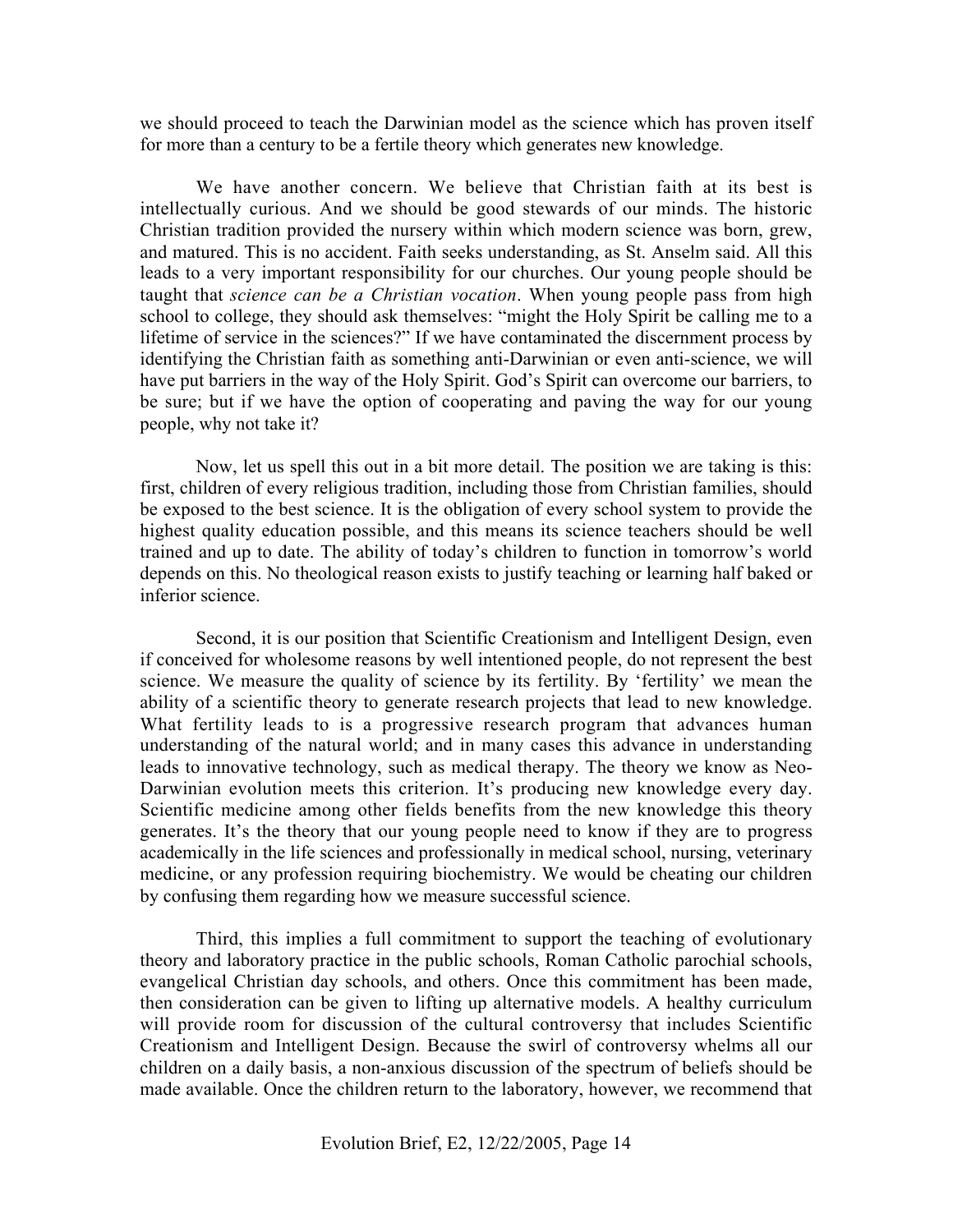the Neo-Darwinian model guide what takes place. In sum, we oppose the idea of "equal treatment" for non-Darwinian models.

Fourth, much more is at stake than simply showing respect for Scientific Creationism and Intelligent Design. What is at stake is faith, faith in the God who has created our beautiful world and who promises still yet more magnificent natural beauty in the future. In a religiously safe setting such as a Roman Catholic parochial school or an evangelical day school, the study of nature should be accompanied by a biblical appreciation for the God of nature. Our faith in God should not be reduced to its bare bones formulation by either the Creationists or the Intelligent Design advocates. Our faith is not dependent on either of these theories about evolution. A conscientious teacher should be able to point this out in an inspiring and edifying manner.

Fifth, we affirm that the faith of our biblical ancestors is not out of date, nor is it superseded by modern science. The temptation to disqualify religious commitments because they are pre-modern must be resisted. We object to invoking the concept of progress to suggest that science marks progress in advance of religion. Our teachers must avoid embarrassing religion simply because it is old when touting the virtues of the new sciences. Rather, the depth of reality plumbed by faith should be presented as a complement to the surface understandings of the physical world provided by science. Disrespect for religion must be avoided, even in the public school setting

In conclusion, a strong faith in God the creator and redeemer need not fear good science; rather, science should be seen as a window looking out on the magnificent complexity that inheres in the natural world. When it comes to competing models in the evolution controversy, we should allow the better theory or model to win out. Victory will be measured by fertility. As of this point in time, the Darwinian model should be declared the winner. Without baptizing evolutionary biology as absolute, Christians should encourage young people in schools to benefit from its teaching.

> Ted Peters Marty Hewlett

# Suggested Resources

#### Overview of the Evolution Controversy

Ted Peters and Martinez Hewlett, *Evolution from Creation to New Creation.* Nashville: Abingdon, 2003.

Howard J. Van Till, *The Fourth Day.* Grand Rapids: Eerdmans, 1986.

Center for Theology and Natural Sciences website: www.ctns.org.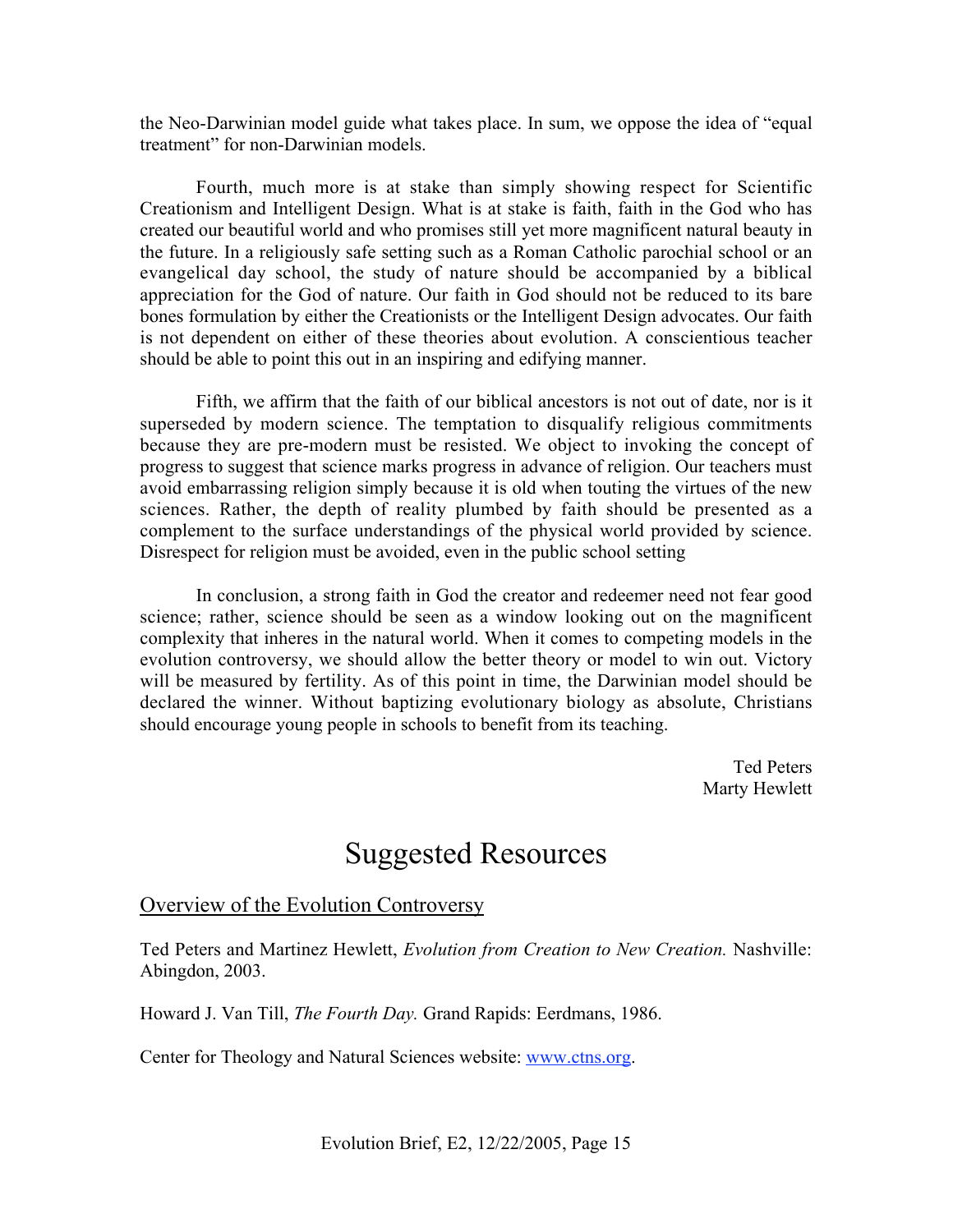### The Darwinian Tradition

Charles Darwin, *Origin of Species by Means of Natural Selection*, London: 6<sup>th</sup> edition, 1872.

*The Cambridge Encyclopedia of Human Evolution*, ed. by Steve Jones, et.al., Cambridge UK: Cambridge University Press, 1992.

National Center for Scientific Education, founded and maintained by Eugenie Scott, http://www.ncseweb.org.

Michael Ruse, *Can a Darwinian be a Christian?* Cambridge: Cambridge University Press, 2001.

#### Creationism

Henry M. Morris, *History of Modern Creationism.* Santee CA: Institute for Creation Reseaerch,  $2<sup>nd</sup>$  ed., 1993.

Ronald L. Numbers, *The Creationists*. Berkeley CA: University of California Press, 1992.

Websites: http://www.icr.org; www.creationism.org; http://www.reasons.org/; and http://www.answersingenesis.org/.

#### Intelligent Design

Michael J. Behe, *Darwin's Black Box*. NY: Simon & Schuster, 1996.

Percival Davis and Dean Kenyon, *Of Pandas and People.* NY: Haughton, 1989.

William A. Dembski, *Intelligent Design.* Downer's Grove IL: Intervarsity Press, 1999.

Philip E. Johnson, *Darwin on Trial*. Downer's Grove IL: InterVarsity Press, 1991.

Robert T. Pennock, *Tower of Babel: The Evidence Against the New Creationism*. Cambridge MA: MIT Press, 1999.

#### Theistic Evolution

John Haught, *God After Darwin*. Boulder CO: Westview, 2000.

Philip Hefner, *The Human Factor*. Minneapolis: Fortress, 1993.